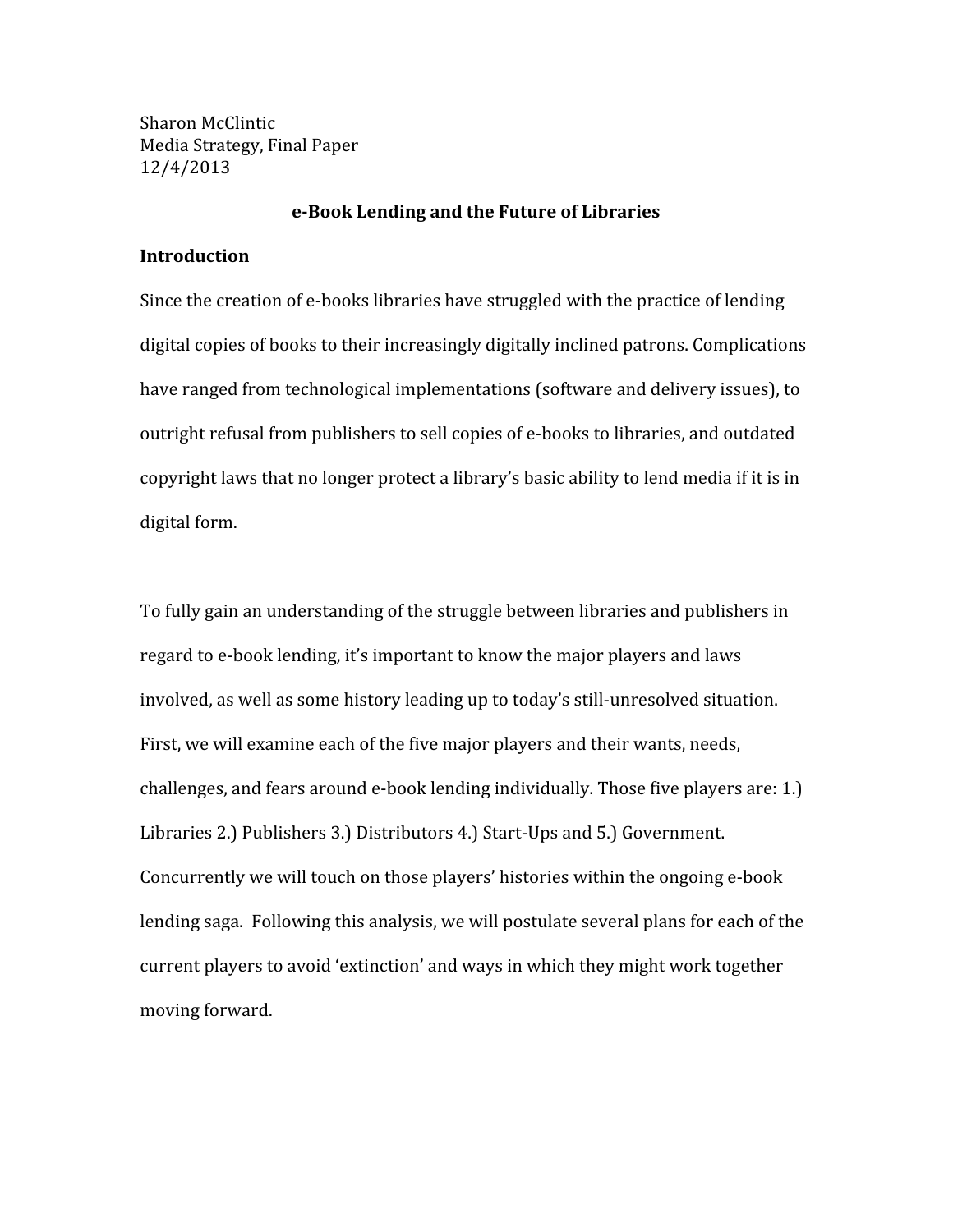### **Part I: Libraries**

At the crux of the issue is the public library system. Established to increase access to information for all members of the public and thusly contribute to a more informed and knowledgeable citizenry, libraries worry that they may suffer dwindling relevance should they not provide access to twenty-first century forms of information, such as e-books, and stay abreast of the ways in which the general public consumes media.

In Patrick Losinski's 2012 *Library Journal* article, "A Call for Vigilence on the Ebook Front", he writes:

"Our users are being denied access to critical content, and the role of public libraries could change forever if this troubling trend is not reversed. We need to catapult user access to commercial content to the top of our digital strategy or preside over our declining purpose in society."

Librarians want to provide access to digital materials in an effort to remain relevant and useful in the twenty-first century, as more and more content becomes commonly distributed via digital methods.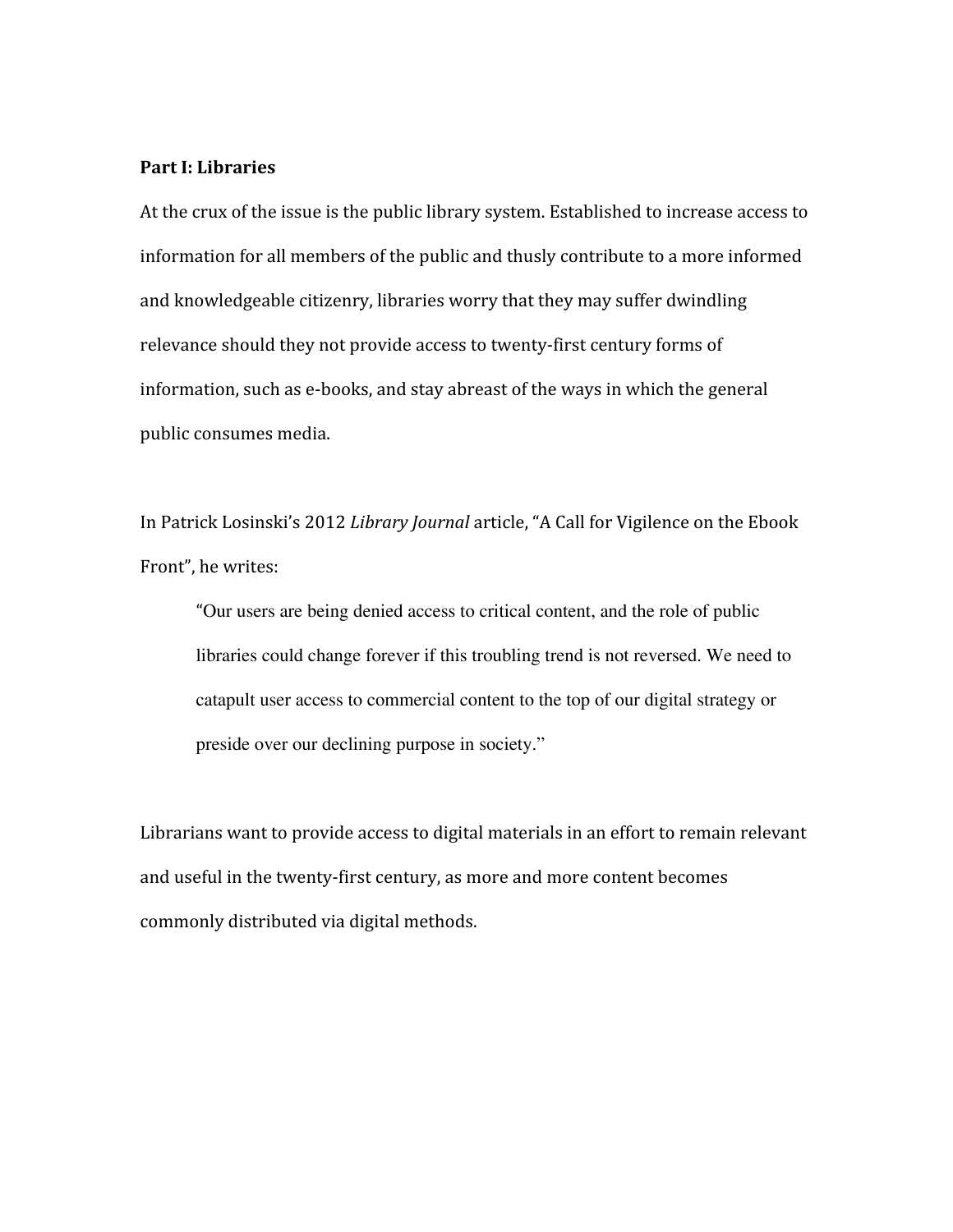In *Library Journal*'s 2011 survey report, "Ebooks the New Normal: EBook Penetration and Use in U.S. Public Libraries", 66% of public libraries reported a dramatic increase in e-book requests, and another 28% reported a slight increase.<sup>1</sup>

However, libraries' ability to cater to these demands has been severely curtailed by hesitant publishers, sluggish and unintuitive delivery technology, and a lack of laws in place to protect libraries' basic function of lending books, should those books happen to come in a digital format.

A number of libraries have joined forces with the "Readers First Initiative", which outlines libraries' struggle with e-books as follows:

"Libraries have a responsibility to fight for the public and ensure that users have the same open, easy and free access to e-books that they have come to rely on with physical books. They face two major challenges. The first is that, unlike print books, publishers are not required to sell e-books to libraries - and many do not. This is a complex and evolving issue. The second … is that the products currently offered by e-content distributors, the middlemen from whom libraries buy e-books, create a fragmented, disjointed and cumbersome user experience."<sup>2</sup>

[http://www.thedigitalshift.com/2011/10/ebooks/dramatic-growth-ljs-second-ann](http://www.thedigitalshift.com/2011/10/ebooks/dramatic-growth-ljs-second-annual-ebook-survey/) [ual-ebook-survey/](http://www.thedigitalshift.com/2011/10/ebooks/dramatic-growth-ljs-second-annual-ebook-survey/) <sup>2</sup> <http://readersfirst.org/>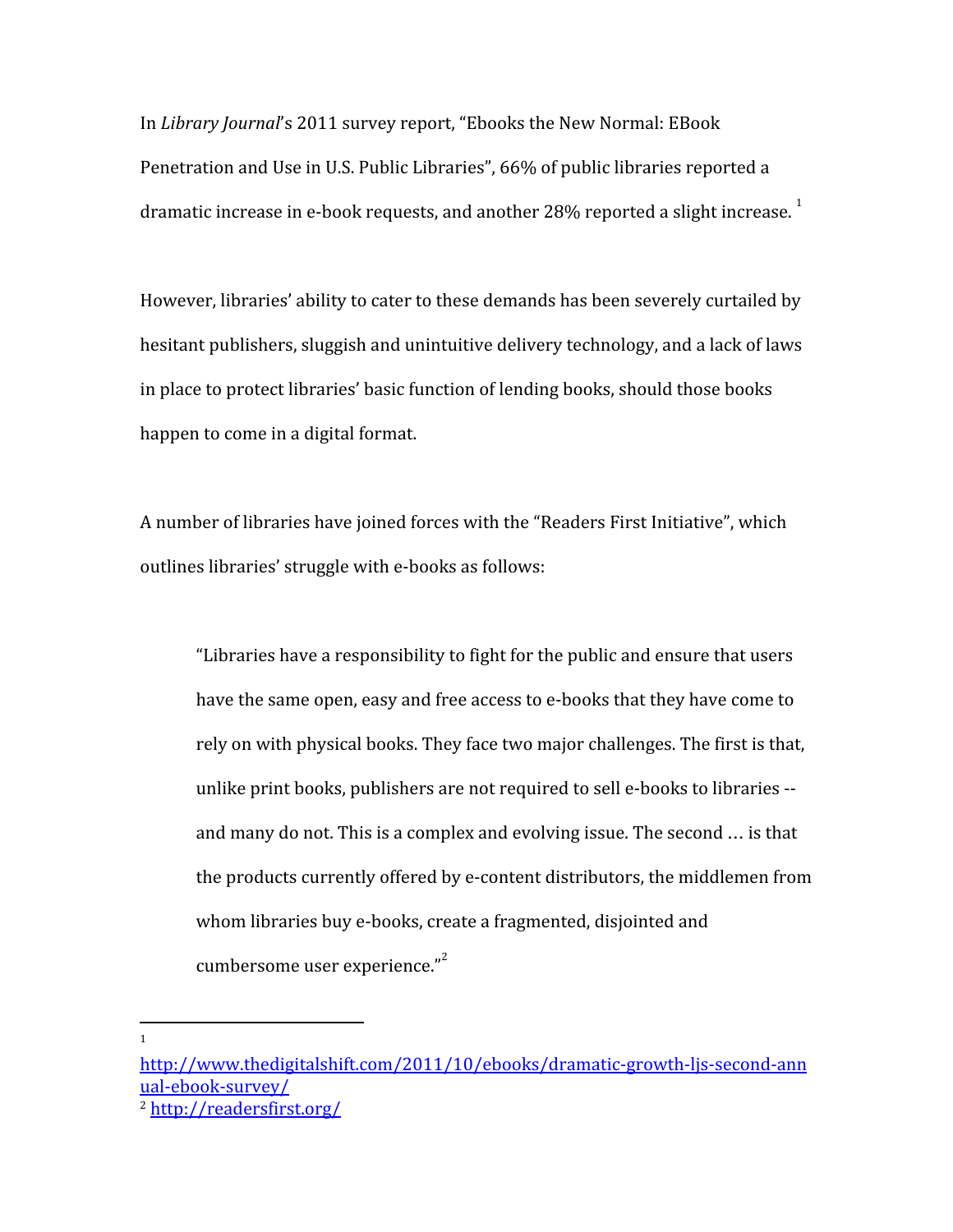Up until earlier this year, several publishers outright refused to sell digital copies of their books to libraries. Even now, with all of the "Big Five" publishers selling to libraries in some form or another, each publishing house has devised its own terms of sale, ranging from HarperCollins's "26 rentals" rule in which library e-books "expire" after a title has been checked out 26 times, to Random House's e-book price hikes with prices for library books hovering around 3 times the standard list price. There exists no common terms of "sale" (though it is important to note the "sales" in question are actually leases or licensing agreements) among publishers, and no compelling reason or regulations to encourage them to jointly decide on a method that works best and would create a more efficient method for libraries and vendors to grow their digital collections moving forward.  $3$ 

Libraries are also met with frustration from patrons, who find the process of borrowing an e-book unintuitive, cumbersome, and unnecessarily complicated by artificially imposed limitations on digital copies. As Janet Balas writes in her 2012 article, "Ebooks: Their Time Has Finally Come":

[http://www.thedigitalshift.com/2012/02/ebooks/a-guide-to-publishers-in-the-libr](http://www.thedigitalshift.com/2012/02/ebooks/a-guide-to-publishers-in-the-library-ebook-market/) [ary-ebook-market/](http://www.thedigitalshift.com/2012/02/ebooks/a-guide-to-publishers-in-the-library-ebook-market/)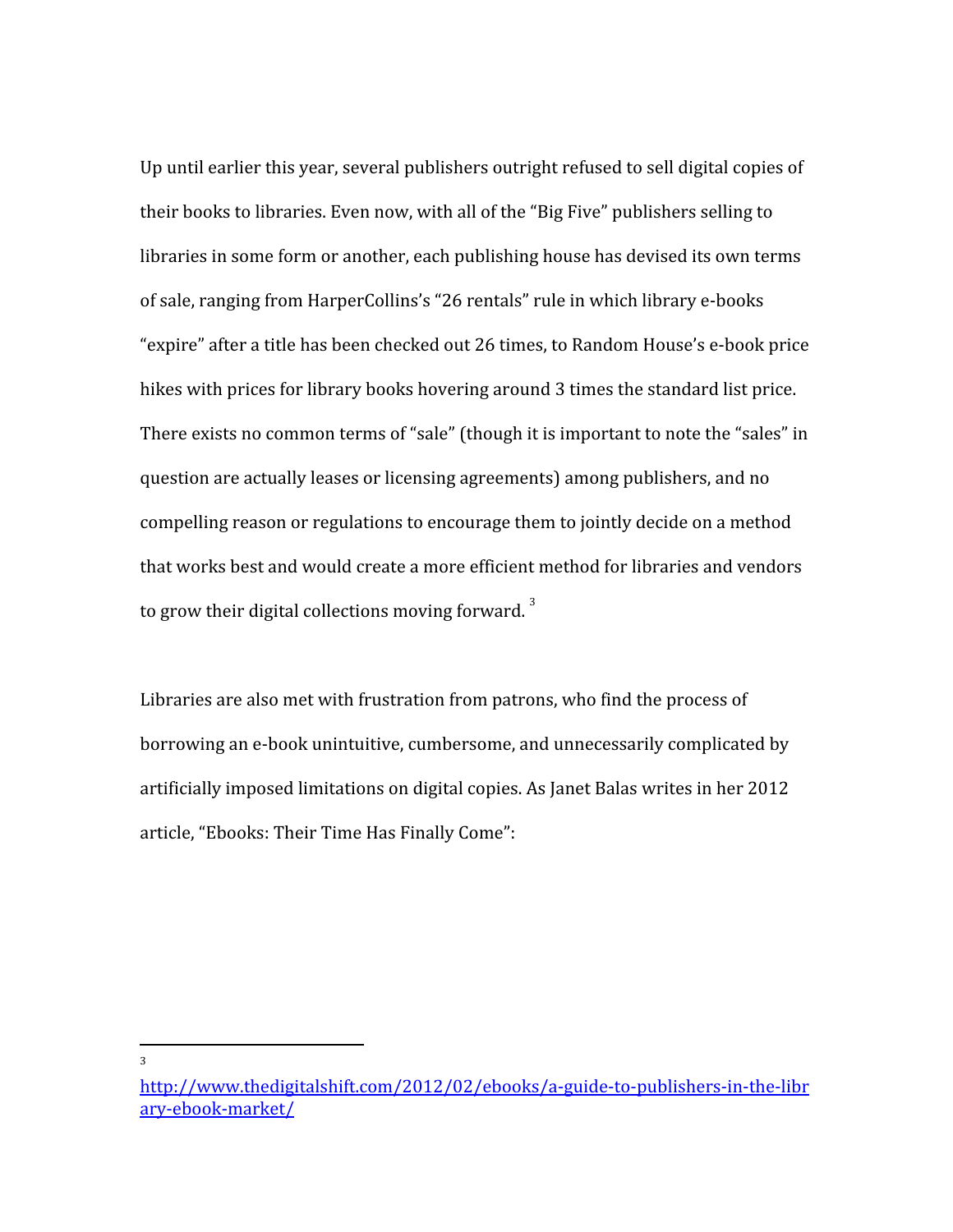"Library users do not care about the reasons for the limitations— most are savvy enough to know they are artificially imposed—they simply want easy access to the titles they wish to read"

These slow, clunky processes are not helped by the information "silo"-ing that happens as a result of libraries using third party vendors (primarily 3M's Cloud Library and OverDrive) to both deliver and lease e-book collections. A glance at the New York Public Library's e-books page shows numerous platforms for e-book lending – and no central search option. This means patrons have to first log into their library site, then sift through each platform individually to search for their desired book. And, upon finding a digital title (if it exists), patrons are often met with lengthy waitlists – a frustration for many who realize that, from a technical standpoint, such wait times are completely unnecessary in regard digital copies.

Only Douglas County libraries in Colorado have experimented with creating their own delivery system (using an Adobe content delivery product) and negotiating their own deals with publishers (usually smaller houses outside of the Big Five) to fully "own" e-book copies, hosting the data on their own servers and delivering to patrons via their Adobe system rather than going the traditional vendor route.  $^4$ 

[http://www.npr.org/2013/08/05/209114978/e-books-strain-relations-beween-li](http://www.npr.org/2013/08/05/209114978/e-books-strain-relations-beween-libraries-publishing-houses) [braries-publishing-houses](http://www.npr.org/2013/08/05/209114978/e-books-strain-relations-beween-libraries-publishing-houses)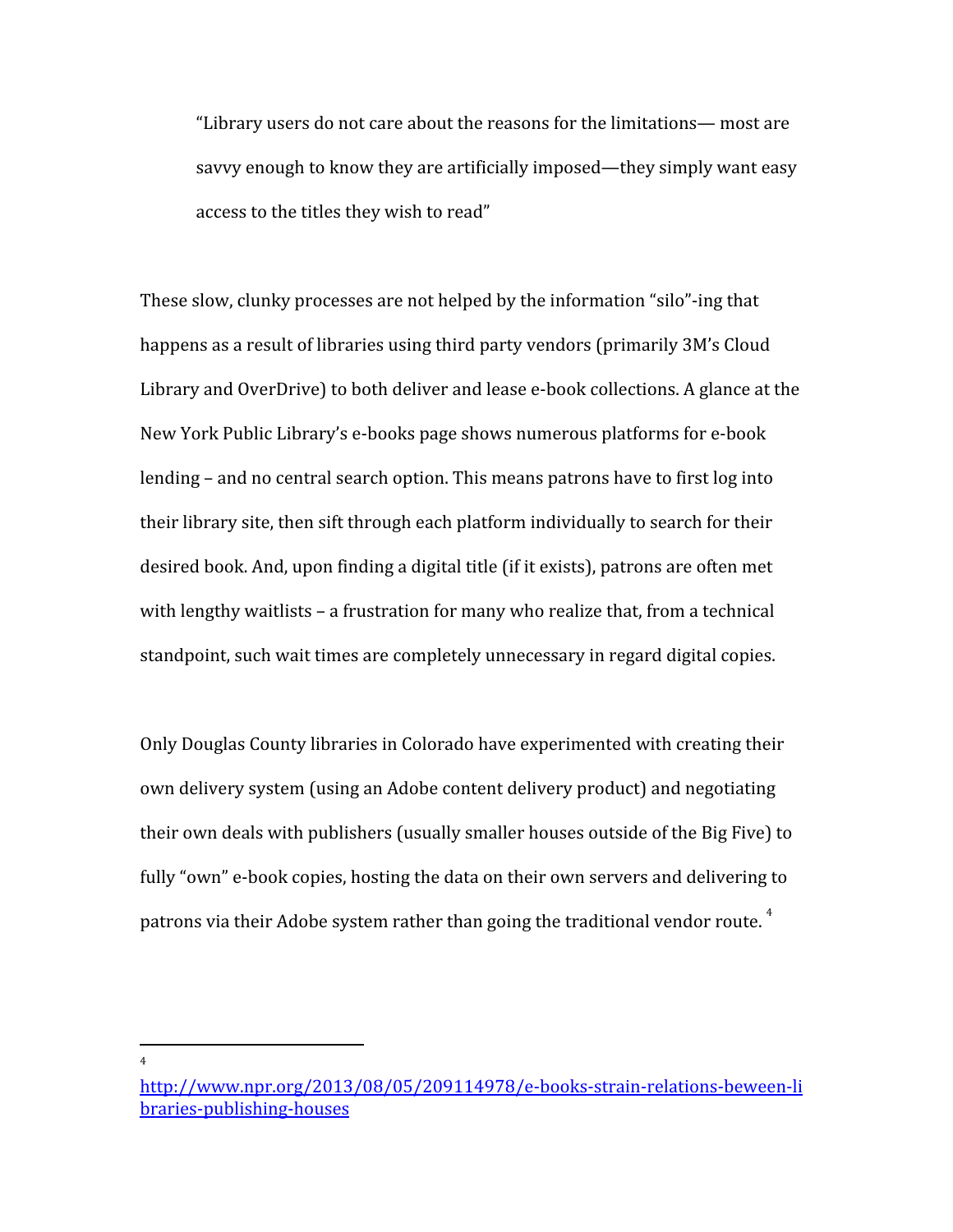## **Part II: Publishers**

It's easy to understand and sympathize with the hesitation coming from publishers. The threat of readers needing only to obtain a library card to receive books en masse for "free" would put publishers at risk of extinction. In order to continue to create book content at the levels expected of them, publishers need healthy revenues and a stable economic situation. In "E-Books in Libraries: a Briefing Document developed in preparation for a Workshop on E-Lending in Libraries" (a report produced in conjunction with Harvard University), HarperCollins VP Josh Marwell is quoted, summarizing the issue from a publisher's perspective:

"We have serious concerns … selling e-books to libraries in perpetuity … would undermine the emerging e-book eco-system, hurt the growing e-book channel, place additional pressure on physical bookstores, and in the end lead to a decrease in book sales and royalties paid to authors."

So perhaps it is unsurprising that until recently, many major publishers flat-out refused to sell digital copies to libraries. However, even now, with all major publishers participating, their methods and lease terms insisted upon in e-book licensing agreements are varied and complex.

The American Library Association's "Transforming Libraries" website outlines where all five of the major publishing houses currently stand in regard to providing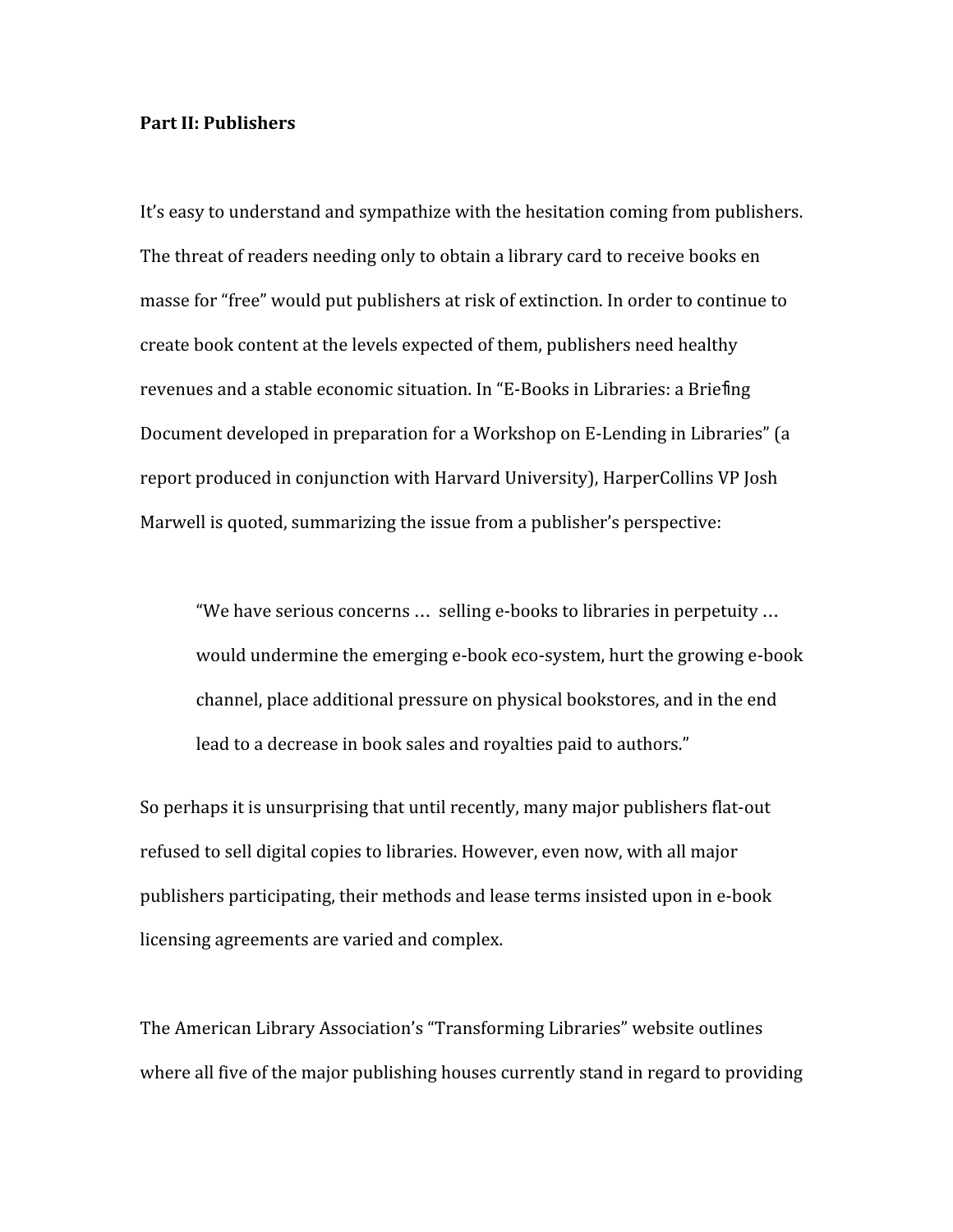e-book access to libraries (as of October 2013). The current e-book marketplace for libraries is summarized as follows:

"*Hachette* announced on May 1, 2013, that it will immediately begin offering all of its e-book titles to libraries simultaneously with print editions and with unlimited single-user-at-a-time circulations. The initial price will be three times the highest-price edition then in print. One year after publication, the purchase price will drop to 1.5 times the highest-price print edition.

*HarperCollins* has always offered e-book titles to libraries. In February 2011, the company announced that new titles licensed from library e-book vendors would be able to circulate only 26 times before the license expires.

*Macmillan* announced on January 24, 2013, that a small group of its e-book titles would be available for the first time to libraries before the end of March 2013. Working with multiple distributors, Macmillan offers over 1,200 backlist e-books from its Minotaur Books mystery and crime fiction imprint. Once purchased by a library, the titles will be available to them to lend for two years or 52 lends, whichever comes first. In August 2013, the company added Entangled Publishing titles to its e-lending pilot. Among their most popular e-book titles still denied to U.S. libraries are: "Killing Kennedy" by Bill O'Reilly and Martin Dugard and "Wolf Hall" by Hilary Mantel. *Penguin Random House's* models of working with libraries right now maintain pre-merger characteristics. Penguin's titles currently are available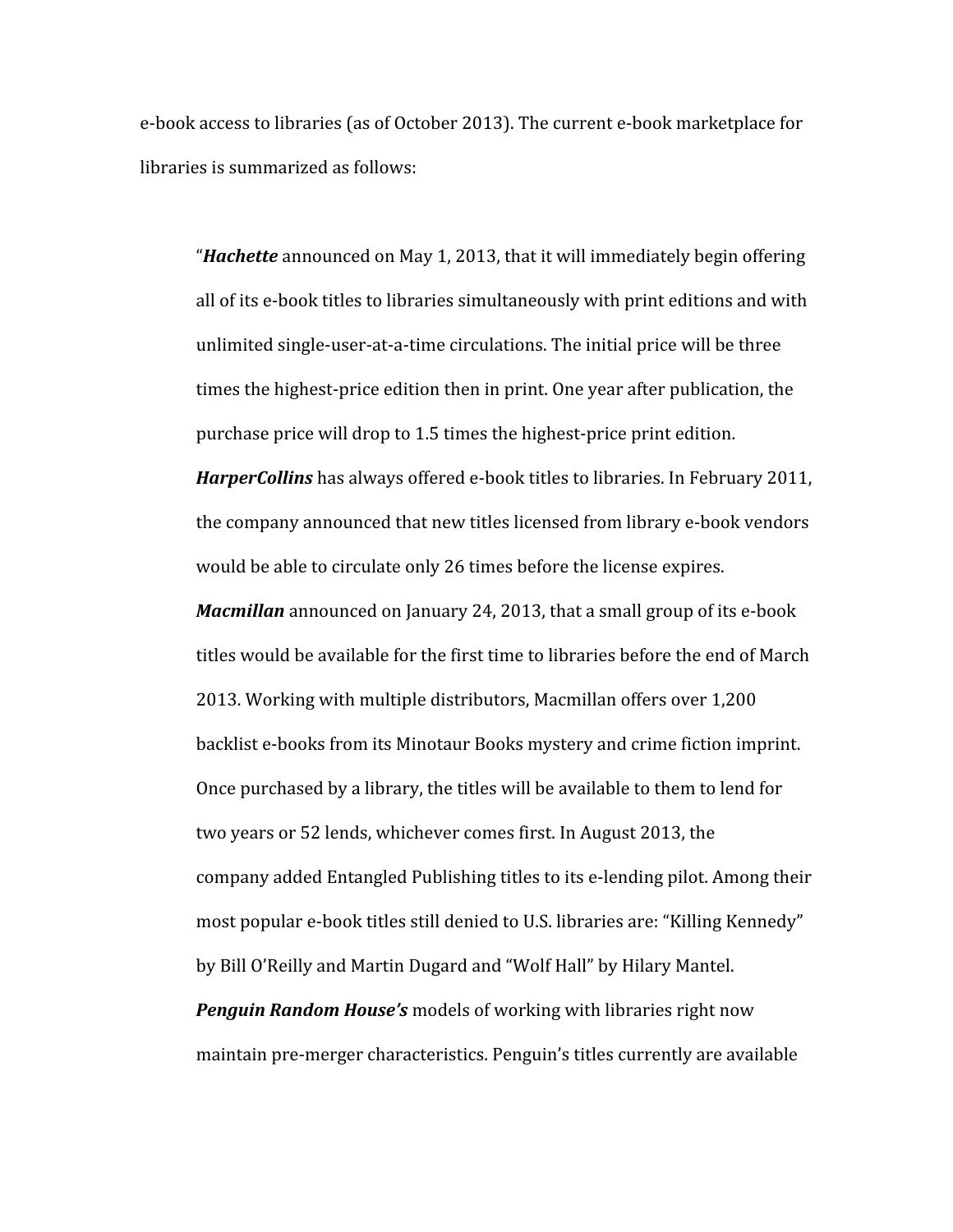to libraries with a one-year expiration date on e-books licensed to libraries, and library pricing is similar to what is offered to individual consumers. Like HarperCollins, Random House always offered its e-book titles to libraries. In March 2012, the company dramatically increased prices for libraries beyond what individual consumers pay. Random House offers perpetual licenses to libraries.

*Simon & Schuster* announced on April 15, 2013, that it would begin a one-year pilot with New York Public Library, Brooklyn Public Library and Queens Public Library. Simon & Schuster is providing access to all of its titles for one year, using 3M as the distributor for New York and Brooklyn and Baker & Taylor for Queens. Among their most popular e-book titles denied to most U.S. libraries are: "Bruce" by Peter Ames Carlin and "Team of Rivals" by Doris Kearns Goodwin."<sup>5</sup> (American Library Association, Transforming Libraries)"<sup>2</sup>

### **Part III: Distributors & Technology Issues**

Currently, most e-lending at libraries is actually done through one of two major distributor platforms (3M's Cloud Library, or OverDrive). These distributors serve

[http://www.ala.org/transforminglibraries/frequently-asked-questions-e-books-us](http://www.ala.org/transforminglibraries/frequently-asked-questions-e-books-us-libraries)[libraries](http://www.ala.org/transforminglibraries/frequently-asked-questions-e-books-us-libraries)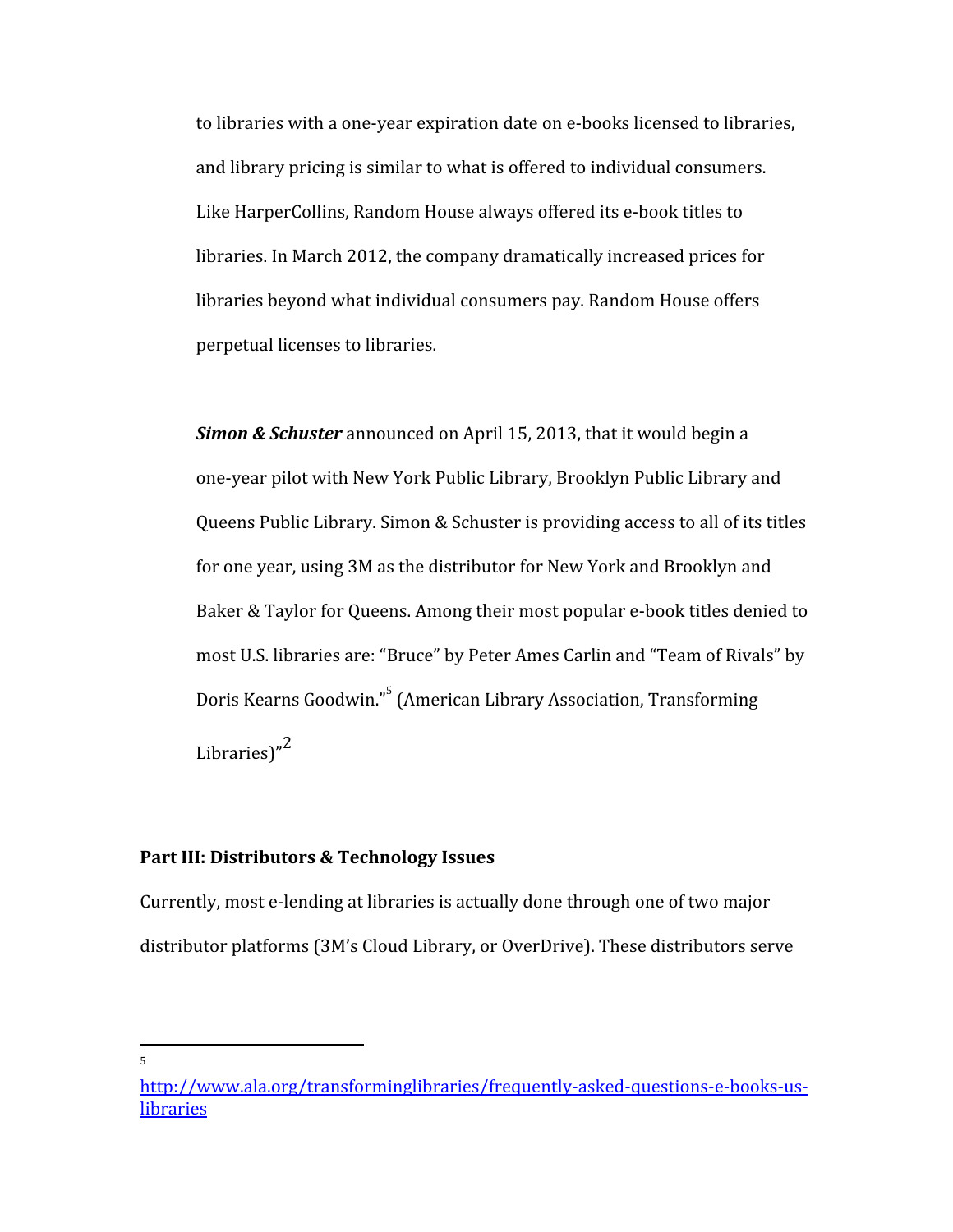as middle-men vendors, negotiating deals with publishing houses and then selling packages of e-books along with their distribution platform to libraries.

In the Losinski piece, he notes: "It's remarkable that members of the public who do download ebooks from public libraries tolerate the clunkiness and complexity of our ebook downloading process. That tolerance is bound to wear thin as commercial lending options emerge as real competition to public libraries."

A visit to the New York Public Library's webpage for e-book lending illustrates this perfectly. The page brings you to several silos of e-book content – all hosted and distributed through different platforms. There's OverDrive, 3M, and no less than three additional options for children's e-book content (TumbleBookCloud, TumbleBookCloud Jr., and BookFlix). No one search exists to search through each of these silo-ed delivery methods, so a patron must visit each vendor page individually to search for a title. Once a title is located, a patron very often is met with a waiting list for the title – a frustrating extra hurdle, considering that it is clearly an artificial limitation, given the nature of digital materials.

Notably, despite the Kindle's prevalence as a favored e-reader device, only OverDrive has inked a deal with Amazon to provide e-books to patrons' Kindles via the public library system. And, even so, the wireless delivery and ease of downloading books that most Kindle users expect when loading a new title onto their device is missing via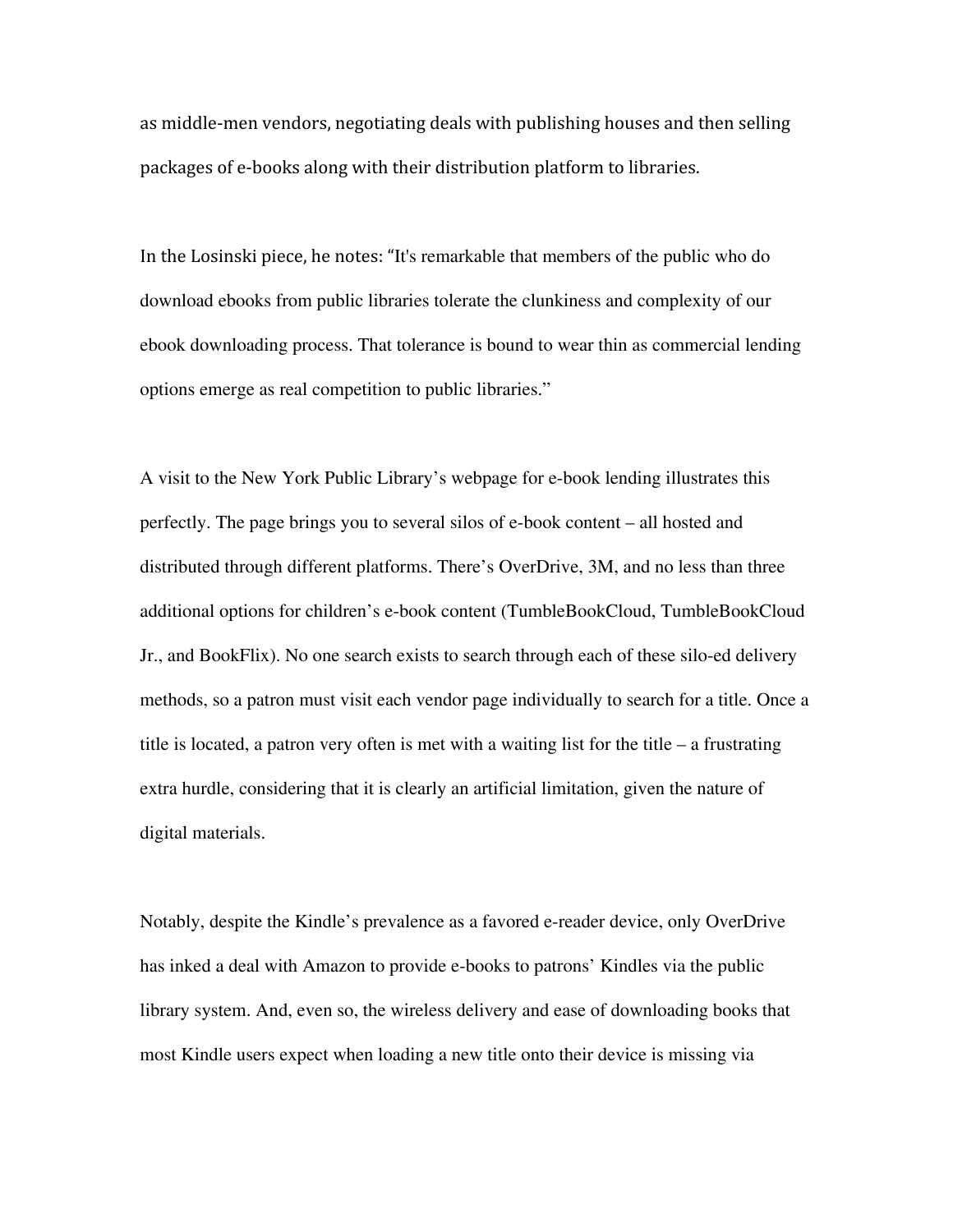OverDrive's delivery method; instead users must take multiple steps to download the text onto their computer, then break out power cords and transfer the title to their device manually – an amount of effort unexpected and tedious in today's wireless culture.

## **Part IV: New Commercial Entrants & Start-Ups**

As mentioned in the Losinski article quoted above, commercial lending options have begun to emerge as competition to public libraries. Due to the complicated and tedious nature of existing distributor platforms, there is considerable opportunity for innovators in the digital start-up realm to create beautiful, seamless platforms that provide a more user-friendly option – for a price.

These subscription-based services, which often bill themselves as "Netflix for books", offer elegant user interfaces and wireless delivery of e-books to consumers who pay a monthly price for unlimited, unencumbered access to the services' collections of books. They include: Oyster (\$9.95/month), Scribd (\$8.99/month), eReatah (options starting at \$14.99/month), and Amazon's Kindle Lending Library, which is included with Amazon Prime Memberships (\$79/year).<sup>6</sup>

As it stands now, the convenience factor is comparatively very high when using these commercial lending platforms vs. a traditional library's delivery platform.

[http://techcrunch.com/2013/11/06/startups-pitching-a-netflix-for-e-books-may-b](http://techcrunch.com/2013/11/06/startups-pitching-a-netflix-for-e-books-may-be-a-tough-sell/) [e-a-tough-sell/](http://techcrunch.com/2013/11/06/startups-pitching-a-netflix-for-e-books-may-be-a-tough-sell/)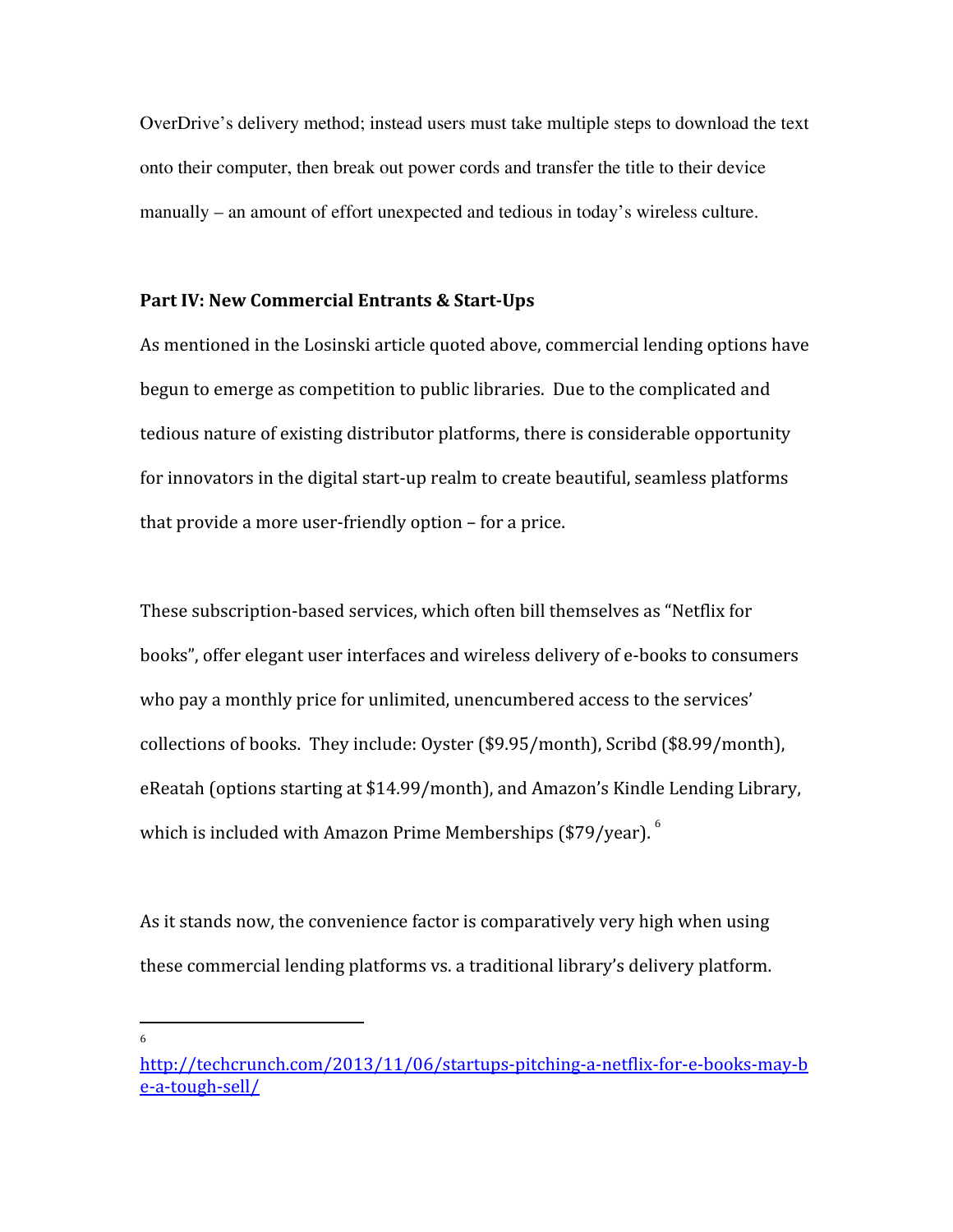These services stand to gain considerable market share of more affluent readers who don't mind spending a few dollars a month for convenience and ease of use, pulling them away from public libraries, who depend on their large patron base to stay relevant and provide services also for less wealthy patrons who may rely on the free aspect of libraries to obtain their information and not have the resources to subscribe to a paid service.

As an additional bonus, these subscription services often incorporate social media aspects, allowing readers to rate and comment on books and connect with each other in an online community.

## **Part V: The Law**

In copyright law, the "first sale doctrine" provides a basis for many practices commonly taken for granted in our everyday lives – lending and re-selling books and other media – by effectively limiting copyright control to the period of time before a first sale of the item is made.<sup>7</sup> Specifically, it states:

"…the owner of a particular copy or phonorecord lawfully made under this title, or any person authorized by such owner, is entitled, without the authority of the copyright owner, to sell or otherwise dispose of the possession of that copy or phonorecord."

<sup>7</sup> <http://www.mhpbooks.com/the-question-of-first-sale-doctrine-and-ebooks/>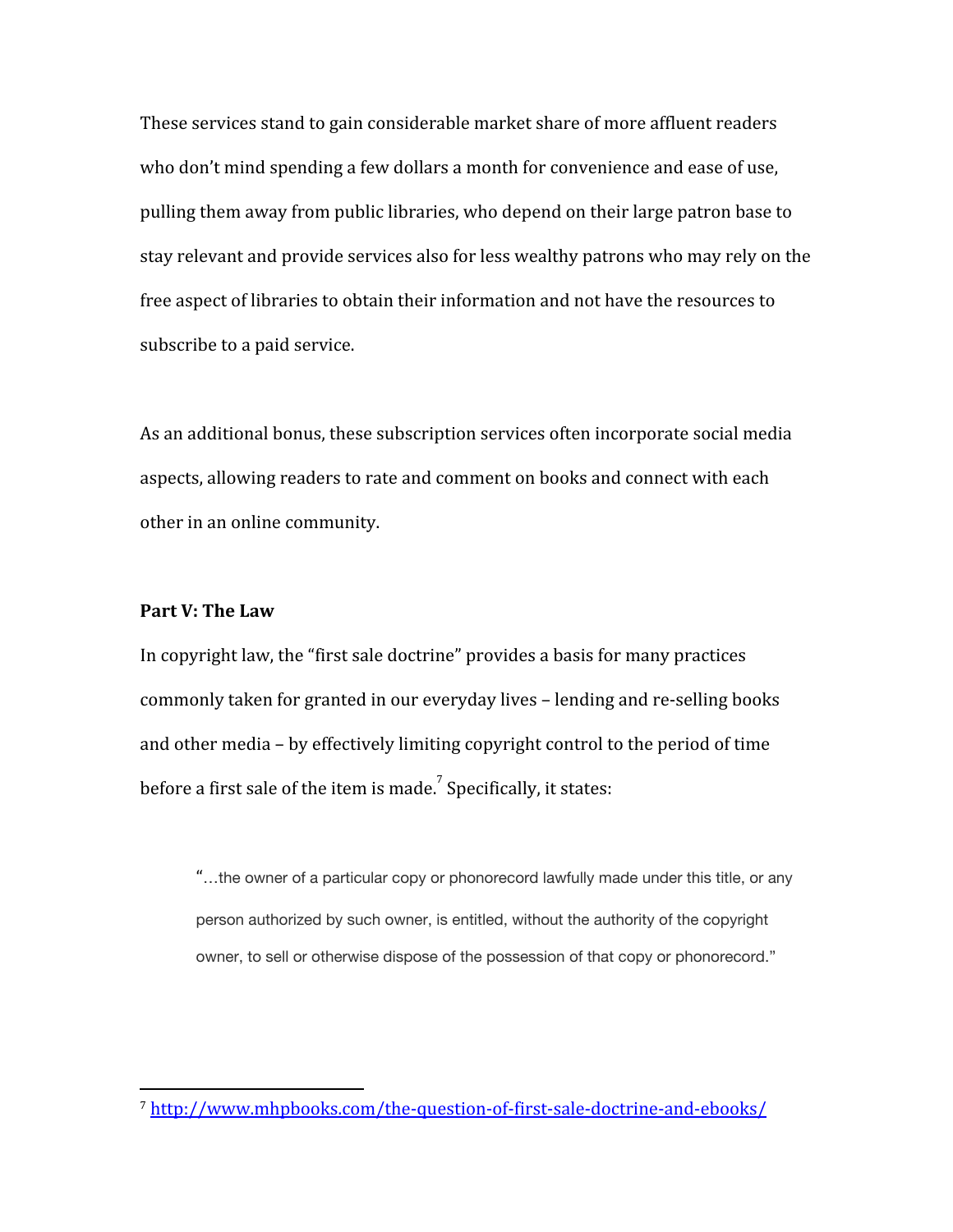The importance of this seemingly small section of copyright law is explained by the American Library Association as thus: "Quite simply, first sale is what allows libraries to do what we do – lend books and materials to our patrons, the public." $8$ 

However, in the case of e-books, this cornerstone legislation rarely applies. Digital copies of books are almost always licensed or leased to libraries, not sold outright. In the terms of these leasing agreements, numerous restrictions exist to limit the use of digital copies, and the law that previously protected the libraries' activities when dealing with physical books offers no help in the matter.  $^9$ 

Of course, given the easily replicable nature of digital works, the ability to freely re-sell and lend e-books may have catastrophic implications for the publishing industry. While, clearly, the current system won't work as-is in the lending of e-books, it seems that some form of public policy should be developed that can both preserve the economic viability of the publishing industry and provide for access to information via libraries for the general public.

To that end, organizations like the DPLA (Digital Public Library of America, a non-profit organization) are working diligently as an advocate for public access to digital information. Its mission statement reads: "The DPLA works, along with

<sup>8</sup> <http://www.ala.org/advocacy/copyright/firstsale>

[http://www.thedigitalshift.com/2013/03/copyright/why-we-miss-the-first-sale-doctrine-in-digital-l](http://www.thedigitalshift.com/2013/03/copyright/why-we-miss-the-first-sale-doctrine-in-digital-libraries/) [ibraries/](http://www.thedigitalshift.com/2013/03/copyright/why-we-miss-the-first-sale-doctrine-in-digital-libraries/)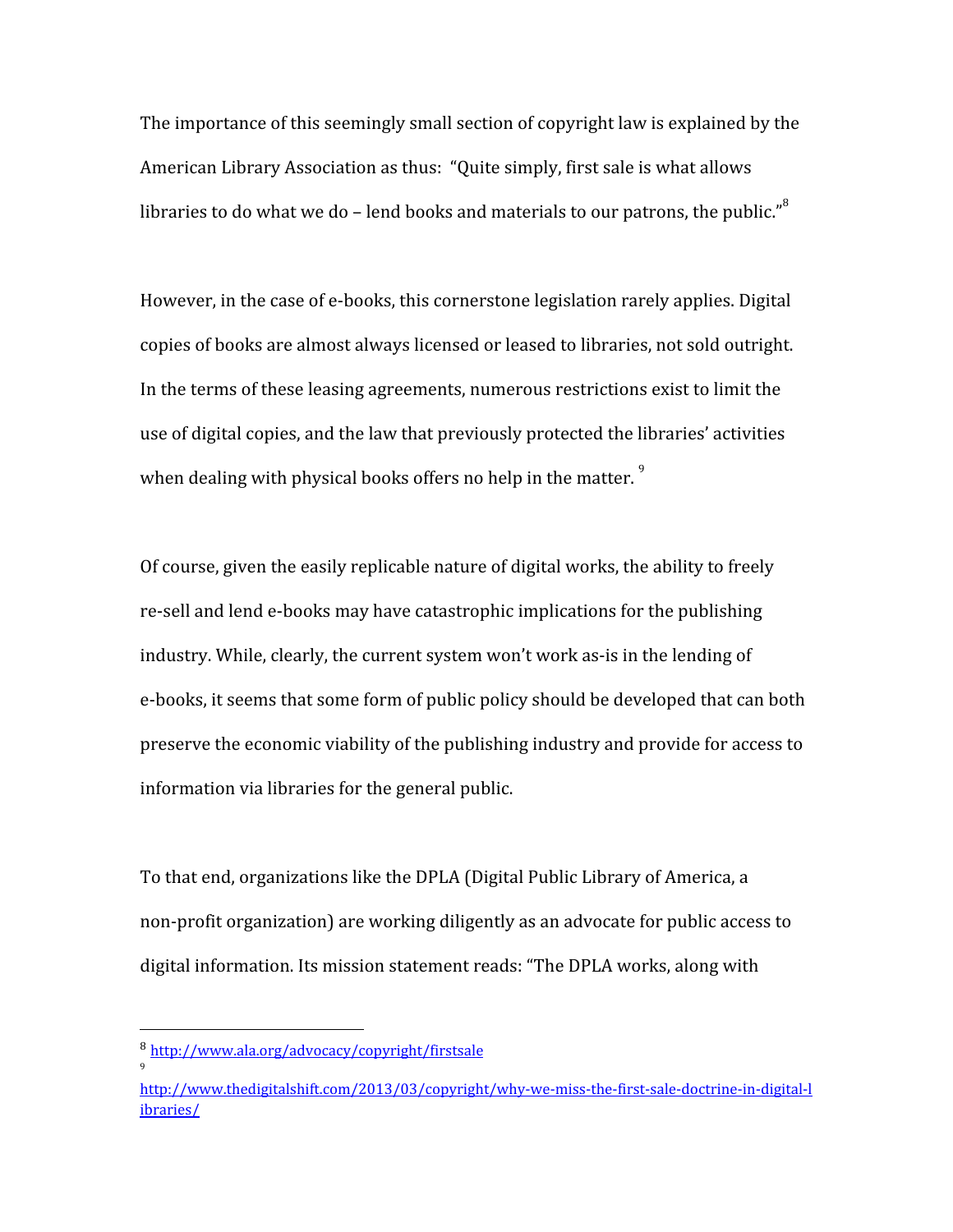like-minded organizations and individuals, to ensure that this critical, open intellectual landscape remains vibrant and broad in the face of increasingly restrictive digital options. The DPLA seeks to multiply openly accessible materials to strengthen the public option that libraries represent in their communities." (The organization has also created a portal that links individuals to information found in public digital collections across the web, and an open API that encourages developers to make applications that utilizes this wealth of existing public digital media. $1^{10}$ 

Though no new laws have been enacted just yet that serve in a similar capacity as the first sale doctrine, this could clearly serve as an integral component in finding a solution to the e-book lending problem.

#### **Part VI: Suggestions**

Only time will tell how this all pans out – though in an ideal world, all of the major players involved here could conceivably co-exist profitably. One such model could be conceived of in this manner:

**Libraries & The Law**: Libraries should lobby for copyright law changes that ensure they have the right to provide some form of access to digital materials. However, this cannot simply be a replicate of the existing "first law doctrine", since that may

 $10$  <http://dp.la/info/>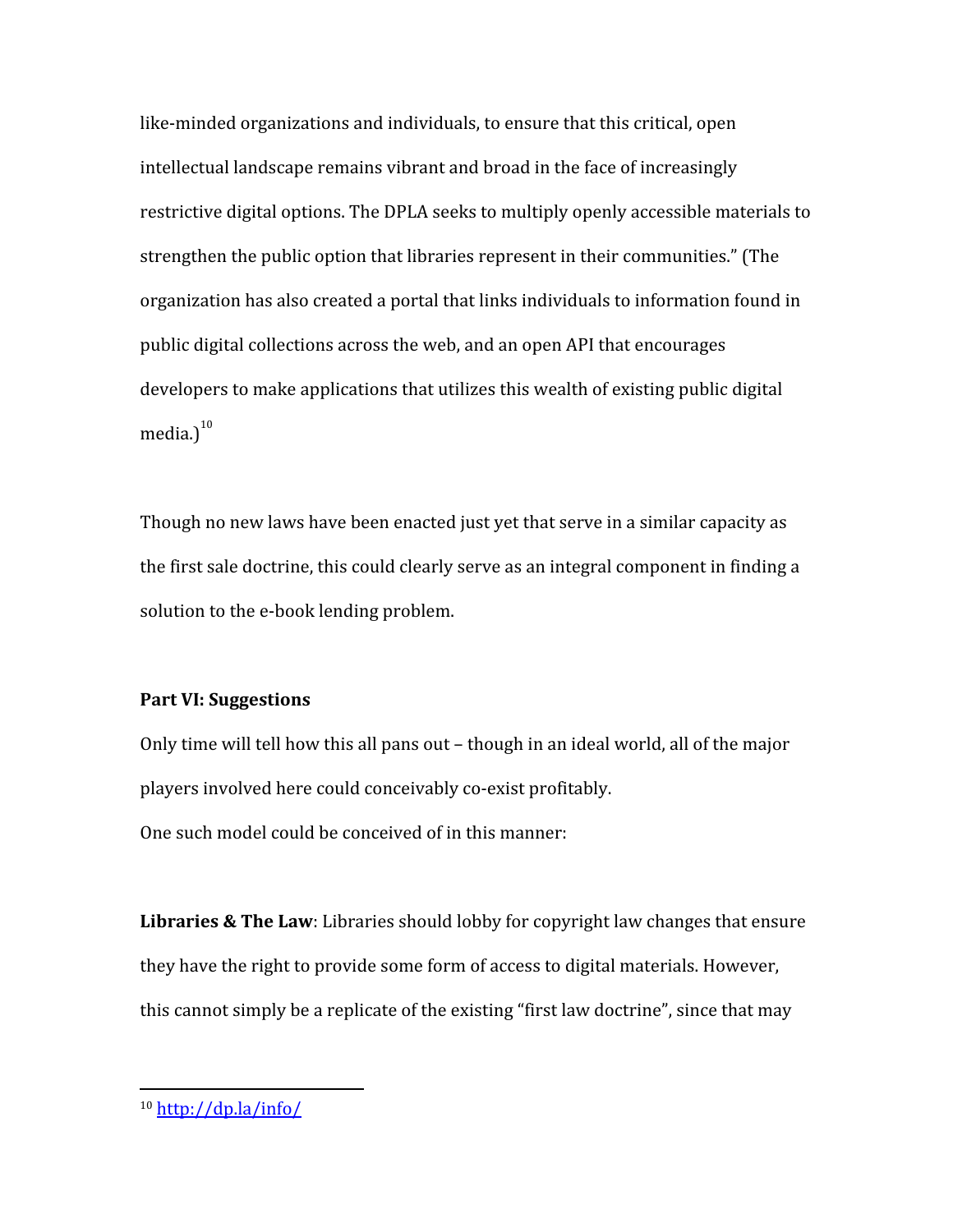harm publishing companies to an irreparable degree. Instead, they should seek a mix of public policy that demands publishers offer libraries some degree of access to digital titles that are offered commercially and pushes for publishers to decide on a standardized file format and licensing terms that will simplify the process of growing an e-book collection in public libraries. The law could build in windowing opportunities that allow publishers a chance for some additional revenue by allowing a limited period of time directly after publishing a book before it will be available to libraries (similar to the method used in the movie industry, wherein films are released first in theaters before being available on DVD or for rent).

**Distributors**: To simplify and streamline the process of obtaining books, libraries should request that publishers sell directly to them as individual institutions or through consortia as is sometimes done with physical book buying for library systems, rather than selling to distributors who will re-sell to the libraries. Instead, distributors should refashion themselves as primarily software designers who can load books (in this scenario those e-books will, by law, be required to be in a standard format to allow for this precise arrangement) from any publishing house that has an agreement with its library client. This will dispose of the "silos" and frustration of having multiple platforms in use at one library system. If distributors refashion themselves as software/platforms only without the added task of selling e-book content, libraries will be free to simply choose the platform that suits them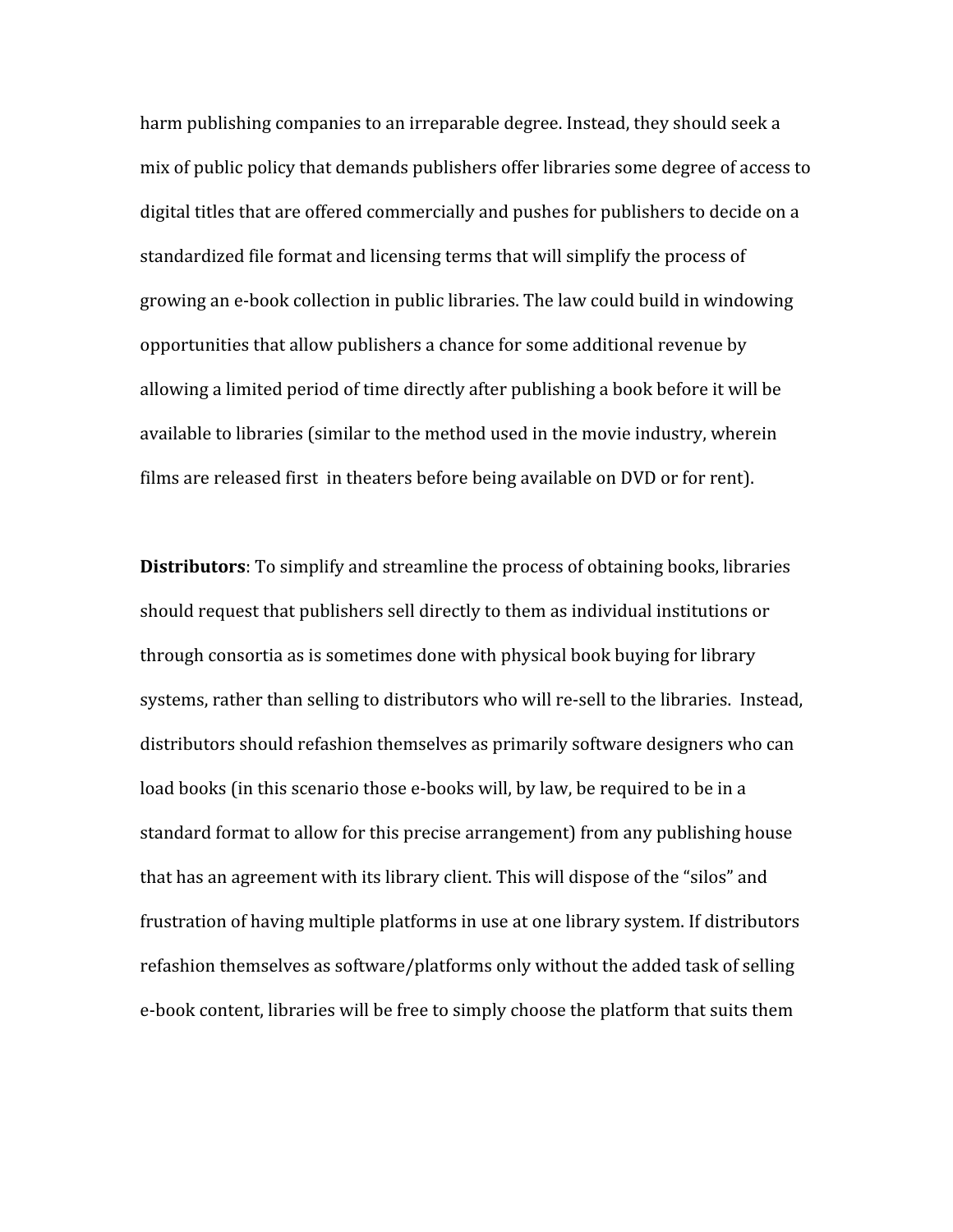best, and then load content from *any* publisher that they have purchased from onto the platform of their choice.

**Publishers**: In negotiating licensing terms with libraries, publishers should push for windowing opportunities as outlined above in exchange for access to all e-books that are available commercially for purchase. Additionally, to fight against the "get one library card and never buy a book again" concern mentioned by Macmillan president Brian Napack in the Harvard study, publishers should negotiate for a standard limiting method on public e-book lending that will both ease the process for libraries who won't have many different licensing styles to keep track of, but will still provide a degree of protection for publishers.

Rather than imposing more artificial-seeming restrictions such as the "one user at a time per book" method that most libraries employ now, publishers should seek out a limit that makes more sense to and is more convenient for library patrons, such as "one book at a time per user", in which library patrons may have one digital title checked out at a time – a restriction that is familiar to consumers of digital media, who already accept such terms while lending movies through Netflix, for example, which only allows a user to watch one film at a time.

**Start-Ups**: Start-ups can continue to exist for those who want unfettered and unlimited access to books at a monthly price, with no limitations of how many can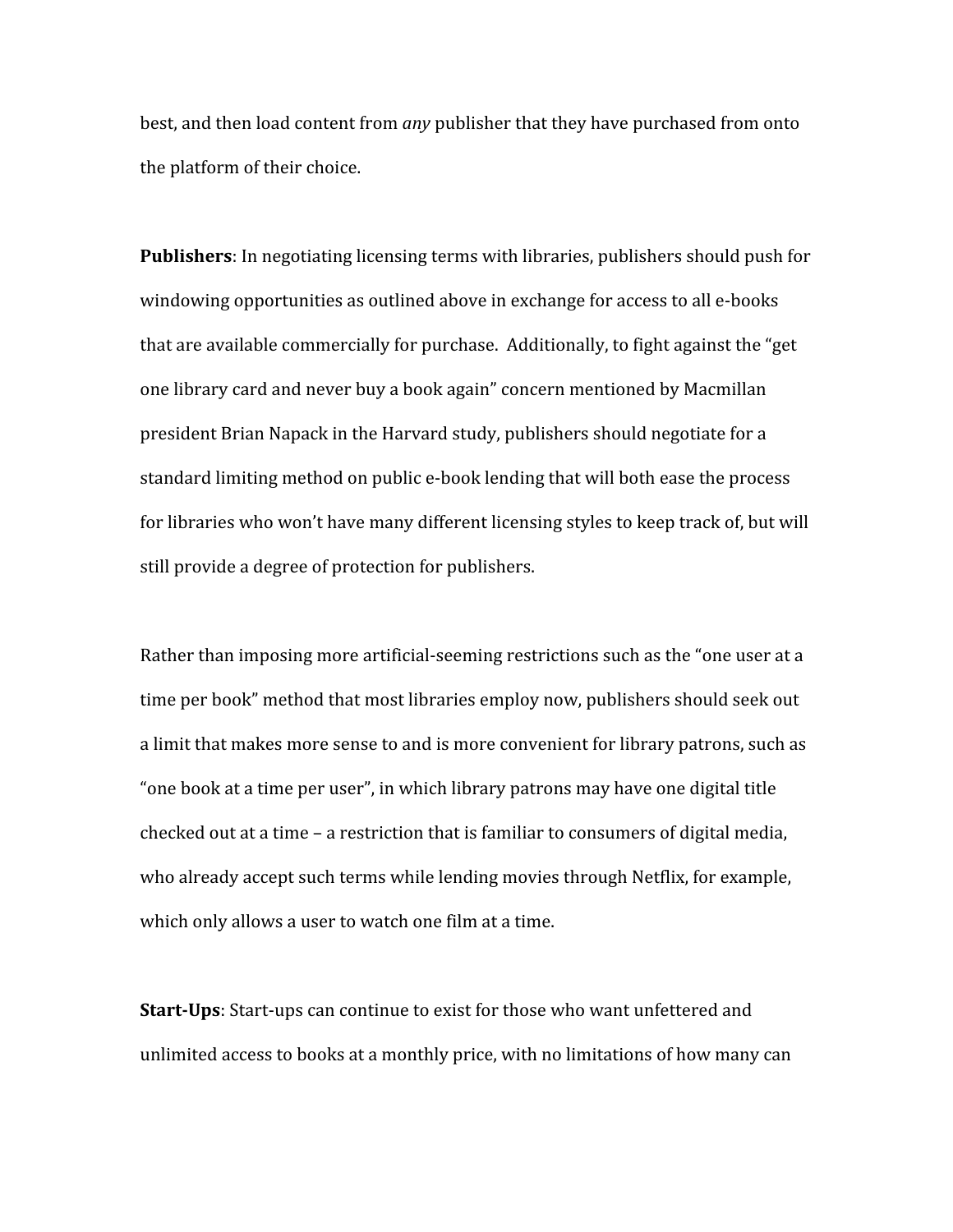be checked out at once, and who also value the social community aspect of such services.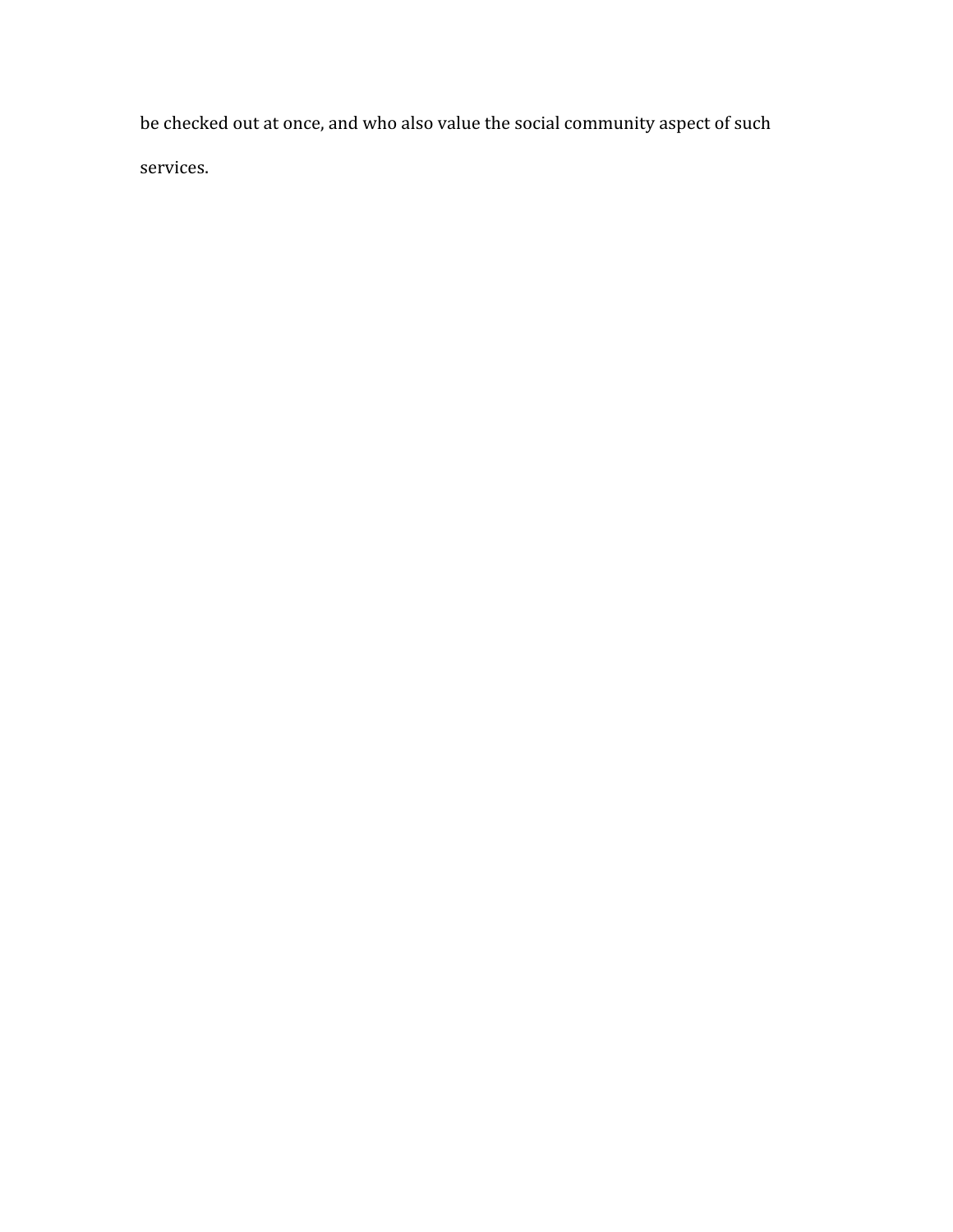# **References:**

Losinski, P. (2012). A CALL FOR VIGILANCE ON THE EBOOK FRONT. *Library Journal*, *137*(14), 26-28.

Hane, P. J. (2012). A Librarian Ebook Revolution?. *Information Today*, *29*(5), 10.

O'Brien, D., Gasser, U., Palfrey, J. (2011) E-books in libraries: a briefing document developed in preparation for a workshop on e-lending in libraries. *The Berkman Center for Internet & Society at Harvard University*.

Breeding, M. (2011). Ebook Lending: Asserting the Value of Libraries as the Future of Books Unfolds. *Computers In Libraries*, *31*(9), 24-27.

Sabroski, S. S., & Ojala, M. M. (2012). Ebook updates. *Online*, *36*(4), 37-40.

Balas, J. L. (2012). Ebooks: Their Time Has Finally Come. *Computers In Libraries*, *32*(7), 33.

Poulson, D. (2012). How Patrons View Library Ebooks. *Information Today*, *29*(8), 8.

Collins, T. (2012). The Current Budget Environment and Its Impact on Libraries, Publishers and Vendors. *Journal Of Library Administration*, *52*(1), 18-35. doi:10.1080/01930826.2012.630643

Brudno, S. (2013). Ebooks: Reading, Libraries, and Connectedness. *Information Today*, *30*(2), 13.

Palfrey, J. (2013, March 8). Why We Miss the First Sale Doctrine in Digital Libraries. *The Digital Shift*. Retrieved from: [http://www.thedigitalshift.com/2013/03/copyright/why-we-miss-the-first-sale-do](http://www.thedigitalshift.com/2013/03/copyright/why-we-miss-the-first-sale-doctrine-in-digital-libraries/) [ctrine-in-digital-libraries/](http://www.thedigitalshift.com/2013/03/copyright/why-we-miss-the-first-sale-doctrine-in-digital-libraries/)

Digital Public Library of America. About. *DPLA*. Retrived From: <http://dp.la/info/>

Perez, S. (2013, November 6). Startups Pitching A "Netflix For E-Books" May Have A Tough Sell. *TechCrunch.* Retrieved from:

[http://techcrunch.com/2013/11/06/startups-pitching-a-netflix-for-e-books-may-b](http://techcrunch.com/2013/11/06/startups-pitching-a-netflix-for-e-books-may-be-a-tough-sell/) [e-a-tough-sell/](http://techcrunch.com/2013/11/06/startups-pitching-a-netflix-for-e-books-may-be-a-tough-sell/)

Neary, L. (2013, August 5). E-Books Strain Relations Between Libraries, Publishing Houses. *NPR.* Retrieved from:

[http://www.npr.org/2013/08/05/209114978/e-books-strain-relations-beween-li](http://www.npr.org/2013/08/05/209114978/e-books-strain-relations-beween-libraries-publishing-houses) [braries-publishing-houses](http://www.npr.org/2013/08/05/209114978/e-books-strain-relations-beween-libraries-publishing-houses)